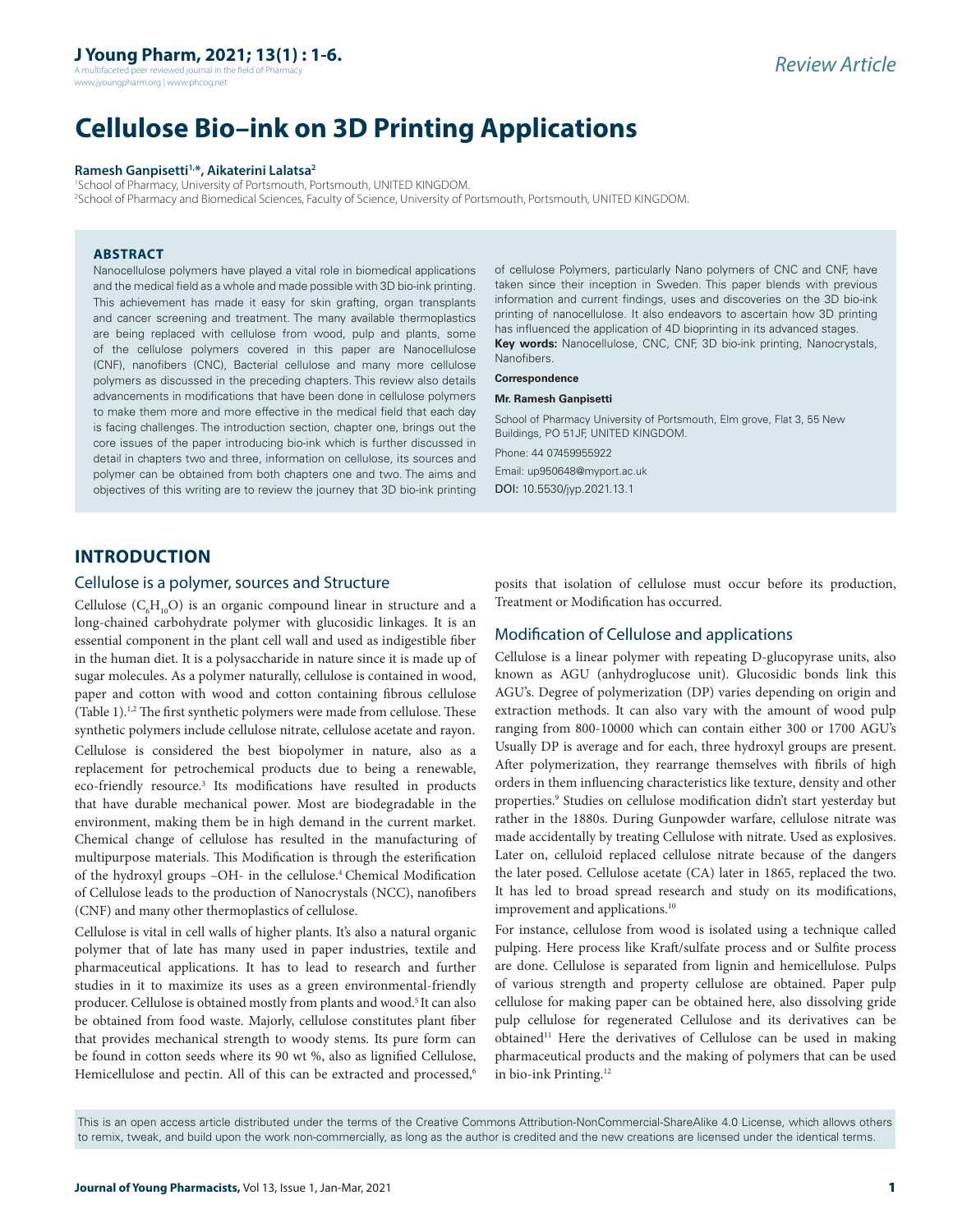Before Modification, it is must be clear that cellulose is insoluble in water and organic solvents because of its macromolecular nature with high DP. Also, due to its thermodynamics and hydroxyl groups that make its C and H atoms to have low hydrophobic interactions, derivatizing and non-derivatizing solvents are hence used to treat the cellulose. Cellulose applications depend on cellulose modification. Reactive groups in cellulose are the hydroxyl groups. They are suitable for a variety of modification techniques. Chemical Modification is one of the techniques commonly used. It results in different cellulose derivatives with many applications. The reaction can occur at C atoms of AGU's by nucleophilic displacement.

Oxidation of cellulose to form carboxyl groups provides a source for making cellulose derivatives. Some of the nanocellulose derivatives are nanocrystals (NCC), nanofibrils (CNF) bacteria nanocellulose.13 Materials produced depends on the source and treatment of cellulose. The availability of thermoplastics in Nanocellulose has led to research and studies that have helped in biomedical applications like 3D bio-ink since the nanocellulose can be used as modifiers for inks. The Nanocellulose has muscular mechanical strength, their ability to support cells and prevent pore damage attributes that also aid in implants modifications and regeneration.<sup>14</sup>

On the other hand, Nanofibers (CNF) consisting of Nanofibrilliated cellulose (NFC) and Nanofibrils are obtained by mechanical distortion and dismantling of regions of cellulose chains in its chemical Structure<sup>15</sup> Nanocellulose is also used in cancer therapy treatment. Though still in advanced stages of research and studies, medial practices like tissue engineering, skin grafting and regeneration and the use of bacterial cellulose as drug carriers are some of the processes taking place in cancer treatment<sup>16</sup> a significant mile storm in the medical field to try and eliminate this monster called cancer. The breakthrough though not complete, has borrowed the uniqueness of Nanocellulose and 3D bio-ink Printing to help in biomedical application.

Nanocellulose can be obtained from cellulose sources of wood, plants, paper and cotton through a top-down process where different varieties of Nanocellulose are obtained because cellulose has qualities that differentiate itself from other synthetic polymers, such as polyfunctionality, chain stiffness and sensitivity. Several research pieces have been carried out on cellulose to understand its functionality and properties. Done by Hermann Staudinger, who tried to isolate Cellulose through acetylation and deacetylation. In his findings, he found out that the glucose linkage in Cellulose was attached repeatedly giving the cellulose its polymer properties.17

Micro fibrillated cellulose and bacterial cellulose are useful in the production of bio–nanocomposites. This nanocellulose can be modified using several mechanical processes. They have low density and are biodegradable. Equally, they have high mechanical strength. The only disadvantage nanocellulose has is its automatic extraction from cellulose and they also have high energy consumption.<sup>18</sup> Pretreatment of the micro fibrillated cellulose helps in overcoming such disadvantages. The surface modification reduces the mechanical problems of the microfibril cellulose.

Nanocelluloses that include cellulose nanocrystals and Nano fibrillated celluloses with low as well as high aspect ratio, are promising bio-founded materials that are prepared from plant cellulose such as wood through mechanical cropping in water in absence or presence of pretreatments. However, its extraction is limited due to being hydrophilic, thus restricting its usage. Enzymatic surface modification is done on Nanocellulose to help make it perfect even with its hydrophilic properties.

Chemical Modification of nanocellulose is done to improve the properties of cellulose through grafting in or grafting off of substrates made of either nanocrystals or Nano whiskers. The grafting process starts with the initiator, mostly monomer concentrations. Here the acid hydrolysis enables the hydrolysis groups to cover the upper surfaces of the cellulose. When the surface of the cellulose occurs, the cellulose's mechanical properties facilitate the compatibility of Cellulose.19

In a surface modification of nanocellulose, two main procedures are done, namely compatibilization and polymerization. In the former, a reactive reagent is attached at the surface of cellulose. A mobility agent that needs two functional groups is attached to the cellulose surface during polymerization. One of the functional groups reacts with the hydroxyl group. In contrast, the other group attaches to the covalent bonds of the polymer matrix, thus helping in the mechanical strength of the nanocellulose when doing its function. Polymerization can be done in different ways like graftings, radical reactions, or organometallics.<sup>20</sup>

Reagents used in the Modification of nanocellulose are succinic anhydrous, Phenyl isocyanate and isoprene. Nanocelluloses have many applications due to their remarkable mechanical properties since they can be changed into polymerics using methods like melt-compounding, solvent casting and *in-situ* polymerization. Of the three methods, solvent casting is the preferred method for research purposes. It mixes with polymer matrix in a suitable solvent. Then the mixture is cast in a recipient forming a nanocomposite film through evaporation of the solution.

However, the significant setback of processing CNCs through thermalmechanical compounding causes low thermal stability due to sulfate groups present on the surface. These groups generate corrosive species upon heating, which induce cellulose chain degradation. Calling for an alternative method that facilitates the production of high-content cellulose nanostructured composites. However, combining a high fraction of the CNF network with a hydrophobic matrix has been mostly unexplored. Yet, with the advancement in technology, this can be cracked. The CNF network in the form of nano paper can be repaired by spraying the CNF liquid suspension followed by a solvent exchange and supercritical carbon dioxide  $({\rm CO_2})$  suspension. This process allows the removal of the solvent without cellulose degradation as a critical temperature and the  $CO_2$  pressure is 31°C and 7.4 MPa, respectively. Hence preserving the CNF network, which has an internal surface area as high as  $480 \mathrm{m^2 g^{1,21}}$ 

Nanocellulose CNF is the most important and widely used cellulose since the processes of Modification of cellulose perfectly fits them. They are also easily obtained from cellulose either through chemical modification or surface treatment using suitable solvent materials. Its availability has resulted in many breakthroughs in the medical field as some of its uses like TERM (Tissue engineering and regenerative medicine and biomedical applications, cartilage regeneration, tissue repair, skin grafting, wound dressing).

## **MATERIALS AND METHODS**

To this study, a literature review of articles published between 2016 and 2020 was carried out, mainly through the PUBMED and LILACS databases. Thus, articles from systematic reviews, clinical trials, *in vitro* and *in vivo* studies were selected in English languages. We selected 65 articles related to the theme in question.

# Ideal bio-inks 3D printable and characteristics of 3D Printing

Bio-inks materials can be used to make artificial living tissues by using a 3D printing technique. The cells being used here contain extra materials that seal them. The ink being used is usually composed of the cells being made. Some of the bioink techniques in use are selective laser sintering (SLS), Injet bioprinting, direct ink writing (DIW), fused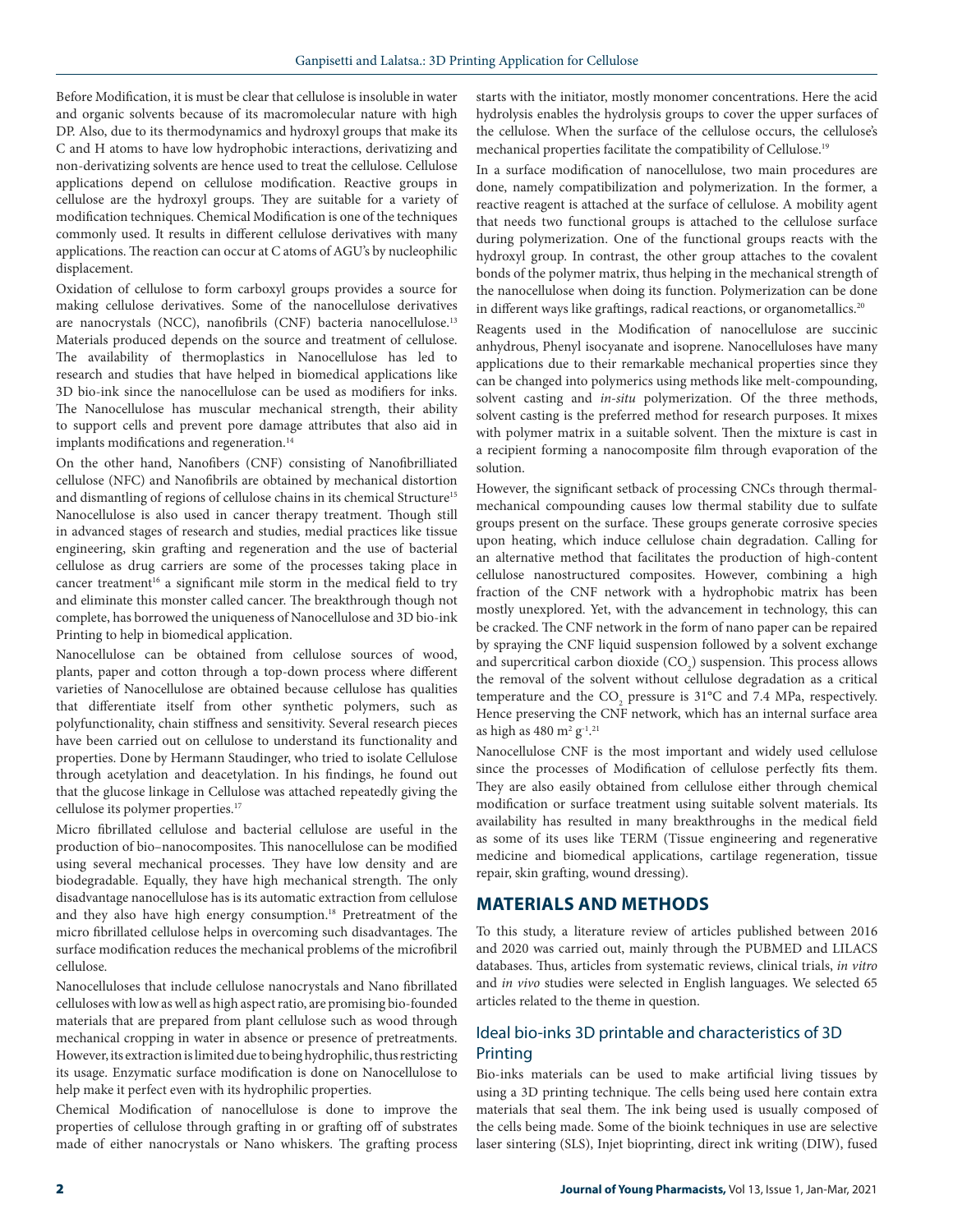deposit modelling (FDM) and laser infused forward transfer (LIFT), stereolithography (SLA) etc.<sup>22</sup>

Currently, there are more advanced methods of 3D Printing that is being applied in Printing of tissues and organs.<sup>23</sup> Acoustic Printing, Microwave bioprinting, Electro-hydrodynamic printing, pneumatic bioprinting are some of the methods used. Scientists have been exploring ways of using 3D bio-inks printing which increases printing speed at the same time retaining cell properties.<sup>24</sup> This scientist found out that specific requirements are to be in place for a 3D bio-inks printing these requirements go hand in hand with the characteristics and properties of right 3D bio-inks materials. Types of 3D bio-inks are summarized in Table 2.

Bio-ink is affected by many factors that determine its characteristics. This technique is dependent on single material printing, though, with current research, many materials have been recommended and are in use already. These materials are usually called biomaterials. Some of these materials are natural, while others are not. Natural biomaterials have the upper hand over synthetic materials over time most of the characteristics mentioned in the Table 3 are obeyed by natural biomaterials.25 Difference between natural biomaterials and synthetic biomaterials is given in Table 4.

A challenge with crosslinked printable materials or generally Synthetic biomaterials is that they should be regulated at body temperatures of between 37°C and below to minimize side effects on cells during biomedical applications.<sup>26</sup> The year 2016 led to a range of commercial inks that were compatible with commercial printers, Inks containing natural polymers like chitason, collagen and gelatine have been in use with positive results so far.<sup>27</sup> Further findings and research in the fields have helped in making it easier for bioinks to give these beneficial results in biomedical applications. Tissue engineering, regenerative medicine (TERM), Treatment of cancer and some other biotechnology that add insight on bio-ink. According to,<sup>28</sup> 3D bio-ink printing is in demand in

#### **Table 1: Structure of cellulose and sources**

| <b>Structure of</b><br>cellulose                                                    | <b>Sources of cellulose</b>                                                                                | Uses of<br>cellulose                                  | <b>Reference</b> |
|-------------------------------------------------------------------------------------|------------------------------------------------------------------------------------------------------------|-------------------------------------------------------|------------------|
| CH <sub>2</sub> OH<br>Ω<br>H<br>н<br>Ĥ<br>н<br>OH<br>ÓН<br>HÒ<br>Ĥ<br>ΩH<br>glucose | Wood, Living plants,<br>Organic waste<br>compounds, animals,<br>fungi, bacteria, the<br>seed of the cotton | In paper<br>industries,<br>biomedical<br>applications | 7,8              |

#### **Table 2: Types of 3D bio-inks**

| <b>Types of 3D bioinks</b> | <b>Comparison</b>                                                                           |
|----------------------------|---------------------------------------------------------------------------------------------|
| Direct ink writing (DIW)   | Hydrogel removed to obtain 3D<br>structures in the presence of carries<br>or not            |
| Inkjet                     | Cell suspensions deposited as high<br>shear rates                                           |
| Stereo lithography         | Curing doesn't affect live cells after<br>Printing                                          |
| Lift technology            | Laser-focused on laser absorbing<br>material which builds pressure to<br>release ink layers |

biotechnology, particularly in the regeneration of tissues, organs, or cells to facilitate the restoration of normal biological functions.

Bio-ink has a high reproductivity and better control of fabricated and modified materials than other techniques like the use of thermoplastics. After their deposition, they can still be maintained by removing them through small openings of the printers in the form of filaments. These filaments can even be used again. Natural deviations must be bioactive. Bioinks are also utilized in the construction of collagen and cartilage, restructuring and creation of skin patches and many other body parts. Our focus is on nanocellulose that is best in chemical acid hydrolysis.

Previously, skin grafting, regeneration and some advanced therapy were never in existence, but with the use of 3D bio-ink printing, this has been made possible. 3D technology allows the production of many complex structures through the bottom-up method<sup>29</sup> 3D bio-ink allows biocompatibility and linkages between the gel mixed with the living cells. When this bio-ink is printed, it is said to be 3D Printing. Bio-ink materials determine their applications and uses. There are many bio-ink materials in use today.30 Some of the materials are shown in the Table 5. Other examples of bio-ink based materials are; Fibril based bioinks, cellulose based bio-inks, Silk based bio-inks, Extracellular matrix (ECM) based bio-inks, cell aggregation based bioinks, synthetic-based bio-inks. This study deals with cellulose-based bio-inks. As stated earlier, cellulose based bio-ink materials have led to the production of Nanocrystals, Nanofibrils and Nanocellulose.

# Applications of different Nanocellulose in Biomedical applications

#### Cartilage treatment and growth

Nanocellulose in wood that contains 2.5% CNF having been alginate with  $\mathrm{CaCl}_{_2}$  for cartilage tissue growth. As it is known, cartilage problems, when allowed to be severe, can cause serious clinical problems. Traditionally, it was difficult to detect and treat cartilage problems. With cell growth and tissue maturity being a requirement in growth, Biolink made it possible to use alginate  $\mathrm{CaCl}_{2}$  combined with Nanocellulose to regenerate cells are for grafting and treatment. A milestone in the medical field as cartilage replacement makes this possible as Alginatenanocellulose combination can allow printability. Several advanced research on how to improve on already discovered techniques of cartilage repair and growth using 3D bio-ink printers.

#### **Table 3: Characteristics of bio-inks**

| <b>Characteristics of bio-inks</b> | <b>Reasons for the characteristics</b>                                             |  |  |
|------------------------------------|------------------------------------------------------------------------------------|--|--|
| Biocompatibility                   | Prevents undesirable effects with<br>the cell                                      |  |  |
| Bioprintability                    | Use of volumetric bioink Printing to<br>reduce the time of Printing                |  |  |
| Permeability                       | Allow interaction with cell<br>environment                                         |  |  |
| Tissue regeneration                | To allow the growth of cells and<br>tissues                                        |  |  |
| <i>In situ</i> gelation            | Allow mechanical strength and<br>support                                           |  |  |
| Biodegradable                      | Must be able to biodegrade to allow<br>regeneration of cells                       |  |  |
| Viscoelasticity                    | Allows similarities between inked<br>materials and surrounding cell<br>environment |  |  |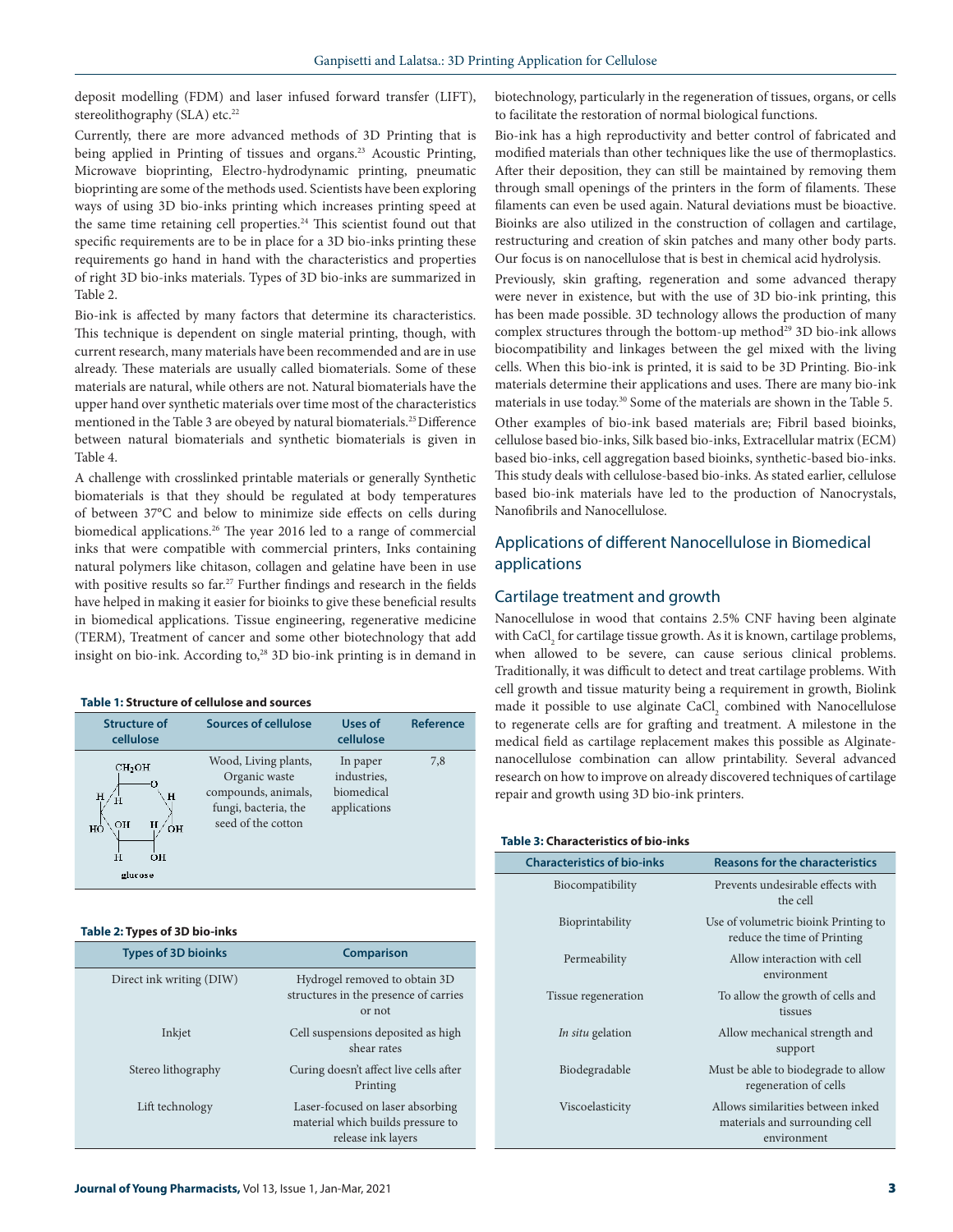#### **Table 4: Comparison between Natural Biomaterials and Synthetic Biomaterials**

#### **Table 5: Bio-ink Material sources**

| i) Advantages of natural biometrics over synthetic biometrics      | <b>Bio-ink material</b>  | <b>Summary notes</b>                                                                     |  |  |
|--------------------------------------------------------------------|--------------------------|------------------------------------------------------------------------------------------|--|--|
| Biodegradable                                                      | Agaron based bio-inks    | From seaweeds, gel properties make it                                                    |  |  |
| Compatible with surrounding cells                                  |                          | desired due to its mechanical strength and                                               |  |  |
| Self-assembling                                                    |                          | biocompatibility, supports epithelial and<br>fibroblasts growth. <sup>31</sup>           |  |  |
| Mimics the extracellular matrix                                    |                          |                                                                                          |  |  |
| ii) Advantages of synthetic biomaterials over natural biomaterials | Alginate based bio-inks  | Natural biopolymer from brown algae, less<br>inflammatory effects, forms sodium alginate |  |  |
| Synthetic biomaterials for 3D Printing                             |                          | matrix, Important in TERM <sup>32</sup>                                                  |  |  |
| Mechanical stability is controlled                                 | Collagen-based bio-inks  | Biocompatible, crosslinking using temp, pH                                               |  |  |
| Responds to pH                                                     |                          | or riboflavin <sup>33</sup>                                                              |  |  |
| Responds to Temperature                                            |                          |                                                                                          |  |  |
| Has photo crosslinking abilities                                   | Hyaluroni based bio-inks | For cartilage and connective tissues.                                                    |  |  |
|                                                                    |                          |                                                                                          |  |  |

## **Table 6: The table below shows a summary of the Nanocellulose polymers based biomedical materials**

| <b>Nanocellulose</b>             | <b>CNF/CNC</b><br>(%)  | <b>Composition</b>                                           | <b>Sources</b>                   | <b>Viscosity</b>                                     | Length<br>(nm)  | <b>Application</b>                                      | <b>Reference</b> |
|----------------------------------|------------------------|--------------------------------------------------------------|----------------------------------|------------------------------------------------------|-----------------|---------------------------------------------------------|------------------|
| Amorphous<br>Nanocellulose (ANC) | 0.71%<br>nanocellulose | Microcrystalline<br>pulp, cotton cellulose,<br>phospholipids | Cotton, Wood<br>pulp             | Viscocity reduces<br>with increase in<br>temperature | $20 - 120$      | Thickening agent,<br>Carrier of bioactive<br>substances | 34               |
| Cellulose Nanoyarn<br>(CNY)      | 10%<br>CNC, CNF        | Alginate, sulfite,                                           | Cellulose and<br>its derivatives | Elastic at high<br>temperature                       | $100 -$<br>1000 | Food packaging, paper<br>manufacturing                  | 35,36            |
| Bacterial Nanocellulose<br>(BNC) | $0.5\%$<br>CNC and CNF | Gel matrix, alginate                                         | Glucose,<br>Bacteria             | <b>Viscous</b>                                       | $10-50$         | Wound repair, food<br>industries                        | 37               |
| Cellulose Nanofibrils<br>(CNFs)  | 0.25% CNF.CNC          | Matrix, agrona, sulfite                                      | Hard, softwood,<br>Bacteria      | <b>Viscous</b>                                       | $20-100$        | Tissue regeneration,<br>Food Packaging                  | 38               |
| Cellulose Nanocrystals<br>(CNCs) | 0.26%<br>CNC, CNF      | Gel matrix, sulfite                                          | Hard, softwood,<br>Bacteria.     | <b>Viscous</b>                                       | $4 - 70$        | Cartilage and collagen<br>repair, Food Packaging        | 39               |

# Auricular cartilage regeneration

Happens through tissue engineering or what is known as a TERM (Tissue engineering and regenerative medicine). Here, regeneration of cartilage to treat the disease is done even in clinical cases by restoring and repairing the damaged cartilage. Autologous cartilage grafting to re-establish unique biological and functional properties of tissues. Multipurpose stem cells MSCs are used from either bone marrows or adipose tissues<sup>40</sup> It is worth noting that more research in this field is ongoing. The stem cells of MSCs have chondrogenic potentials and proliferative growth and regeneration capacity. They also have transformed growth factors of bone morphogenetic proteins (BMPs) that play a part in this process. Earlier 3D bio-ink had scanty or no information on auricular cartilage regeneration. However, as current easiness to harvest BMP and adipose stem cells (ASCs) derived from the stem cells has made it possible for the reconstruction of auricular cartilage.<sup>41</sup>

# Wound dressing

Traditionally wound dressing was no challenge as it was a standard treatment done in our homes even with the most underqualified relatives, family members and friends, however, with the world wars. Deep wounds needed special care and they needed faster Treatment because the wounded needed to go back into the battlefield. 3D burning printing came in handy to solve this problem. This advancement was not until the late stages of the 19<sup>th</sup> century and fast-tracked in the 20<sup>th</sup> century.43 A 3D printer can be deposit skin layers covering large parts

of the wound or affected area, then the Bio-ink of the 3D printer fast tracks the healing process of the injury. Here, MSCs cells that promote skin regeneration and growth and, at the same time, reducing scarring of the skin. Initially, it was through skin grafting, where one part of the skin would be removed and grafted on the part of the skin, which led to differences in texture, color and complications of the surface copied to other parts of the skin. With the current wound healing method, the MSCs show similarity in the biological and physical properties of the area on Treatment. 3D bio-inks are essential in wound dressing of more significant parts of the body that develops at a faster rate.44 It's important to note that 3D bio-ink Printing helps in Tissue engineering where advancements in TERM have made it possible for organ transplants and tissue regeneration.

## Use of Cellulose 3D Bio-ink Printing in Cancer treatment:

Cancer is a complex disease that up to date research about it is to try and fully understand it. Cancer showing heterogeneous cellular composition cannot show all its stages of initiation, development, metastasis, cellcell interactions and extracellular matrix interactions (ECM) in its 2D or 3D models. That is why the importance of 3D bioink Printing came into play because in 2D and 3D extent of tumor and stages. 3D bioink Printing helps in creating high-resolution images that help in the study and treatment of cancer. It helps in the study of cancer genesis, growth and response to cancer drugs.45 3D structures imitate an entire tumor by coping with the cells with properties for the type of cancer and stage of the disease. In doing this, the 3D helps in cancer screening and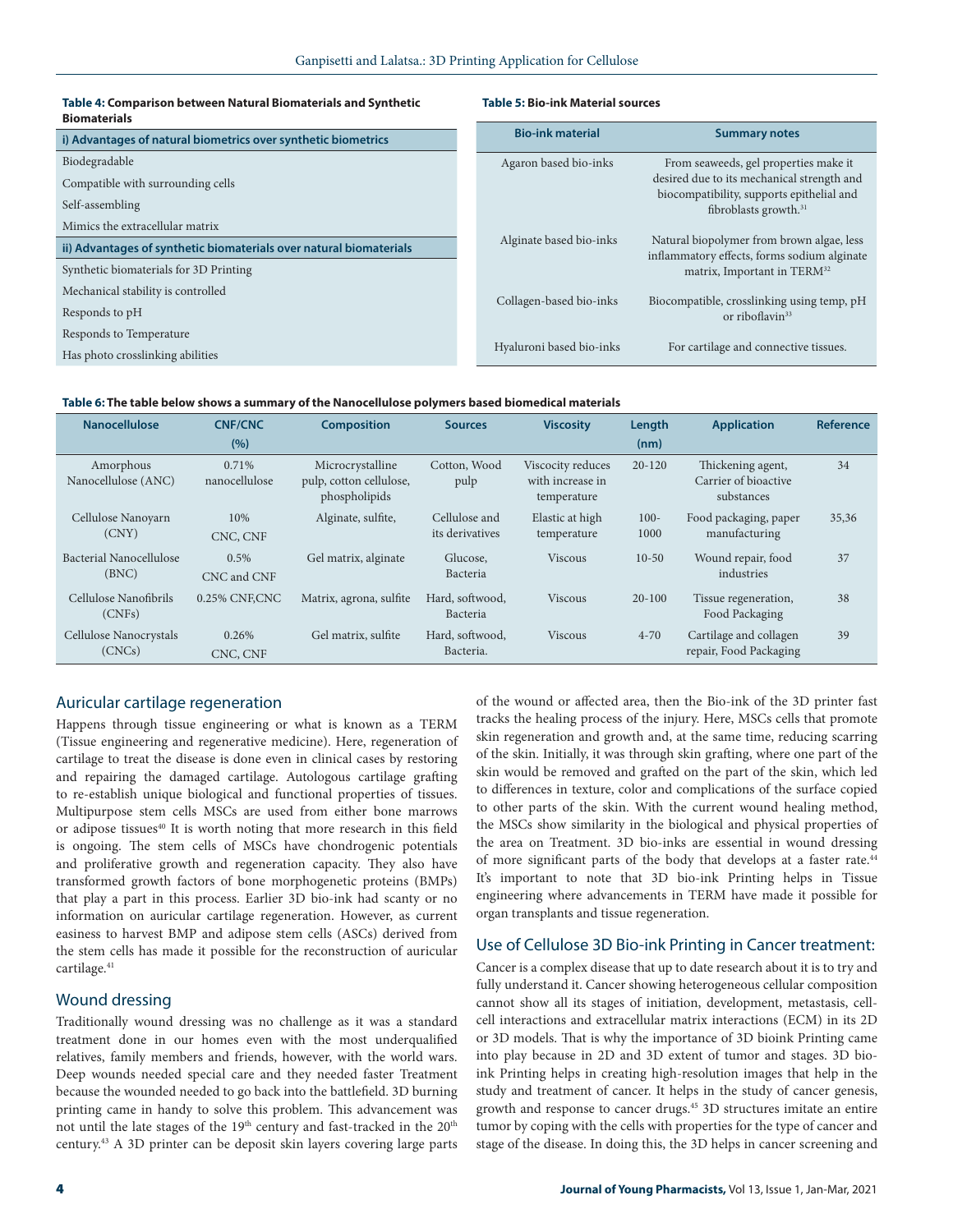therapy.46 The 3D models that are a prototype of ECM cancer cells based on hydrogel, gels with tumor cells. The hydrogels are from collagens like nano collagen. Advantageous from using other synthetic polymers because the 3D hydrogels pick the exact tumor cell to use. Therefore, they show similarity in the biological, physical properties of the tumor cells from the affected area.<sup>47</sup> Nanocellulose polymers based biomedical materials are summarized in Table 6.

# **CONCLUSION**

It is worth noting that 3D bio-inks is the future of biomedical applications and biomedical engineering. Its ability to produce and regenerate tissues and organ structures has opened further studies in this field. Currently, commercialization of bio-inks is taking place at a rapid rate with state-of-the-art patient-specific 3D structures for their urgent medical needs produced at a faster unique way. 3D structures of numerous advantages like flexibility, improved mechanical strength, controlled biodegradability and user-specific have made it possible to transplant, regenerate and cushion any loopholes in the medical field. The materials are also unique. The hydrogel is best in this scenario. Use of hydrogel, selection of different bioinks and their availability is a detailed format in the above chapters.

The use and development of bioinks are still in progress just as the saying education and knowledge never ends or never expires. This knowledge has enabled the introduction of 4D bioinks that are currently in use in some parts of the world. 3D bio-inks has also made strides in cancer treatment and therapy. The 3D bio-inks has enabled the introduction of more unique and easier to understand models' structures of cancer cells, enabling researchers to be able to identify tumour cells, development and nearly all stages of cancer. ECM-based bioinks, decellularized bioinks, cell aggregates or spheroids that showed promising results are being used in the development of functional tissues or organs using 3D bioprinting technology. This technique though requires a large number of specific cells on top of many characteristics and properties. Development of advanced bioprinters which are cheap with high resolution has enhanced prospects further. Appropriate bioinks that satisfactorily meet bioprinting requirements with regards to the mechanical, rheological and biological properties are scanty to date. Creation of new bio-ink materials and the engineering of novel bio-ink formulations are currently significant areas of interest. This document has tried to blend the already known information about bioinks with work in progress discoveries and new ideas in the biomedical field, particularly bioink Printing.

It shouldn't go unnoticed on how bioink has played a more significant part in the biomedical field, with TERM and cancer treatment making significant strides. Since science is evolving daily, many expectations are held particularly on how 3D bio-inks will shape the medical field further. Each day with the discoveries of new diseases, new measures counter the alarming trend. Many scientist's world over are doing their best to incorporate 3D technology in their practices. Now the medical practice has been made possible and faster since the inception of 3D bioink Printing. The introduction of 4D printing has even taken these expectations much higher.

# **ACKNOWLEDGEMENT**

The authors would acknowledge Portsmouth University for its support for the work.

# **CONFLICT OF INTEREST**

The authors declare no conflict of interest.

## **ABBREVIATIONS**

**CNF:** Nanocellulose; NC-nanofibers; **DIW:** Direct ink writing; **FDM:**  Fused Deposit Modelling **LIFT:** Laser Infused Forward Transfer; **LIFT:** Stereolithography; **TERM:** Tissue Engineering and Regenerative Medicine.

### **REFERENCES**

- 1. Klemm D, Heublein B, Fink HP, Bohn A. Cellulose: Fascinating biopolymer and sustainable raw material. Adv Mater. 2005;44(22):3358-93.
- 2. Yim SM, Song JE, Kim HR. Production and characterization of bacterial cellulose fabrics by nitrogen sources of tea and carbon sources of sugar. Process Biochem. 2017;59:26-36.
- 3. Lauer MK, Estrada‐Mendoza TA, McMillen CD, Chumanov G, Tennyson AG, Smith RC. Durable Cellulose–Sulfur Composites Derived from Agricultural and Petrochemical Waste. Adv Sustain Syst. 2019;3(10):1900062.
- 4. Dong Y, Lu X, Wang P, Liu W, Zhang S, Wu Z, *et al*. Click-chemical" modification of cellulose acetate nanofibers: A versatile platform for biofunctionalization. J Mater Chem B. 2018;6(28):4579-82.
- 5. Gilroy KD, Ruditskiy A, Peng HC, Qin D, Xia Y. Bimetallic nanocrystals: syntheses, properties and applications. Chemical Reviews. 2016;116(18):10414-72.
- 6. Menon MP, Selvakumar R, Ramakrishna S. Extraction and modification of cellulose nanofibers derived from biomass for environmental application. RSC advances. 2017;7(68):42750-73.
- 7. Sharma C, Bhardwaj NK. Bacterial nanocellulose: Present status, biomedical applications and future perspectives. Mater Sci Eng C Mater Biol Appl. 2019;104:109963.
- 8. Zhang X, Liu Y, Wang Y, Luo X, Li Y, Li B, *et al*. Surface modification of cellulose nanofibrils with protein nanoparticles for enhancing the stabilization of O/W pickering emulsions. Food Hydrocoll. 2019;97:105180.
- 9. Feng D, Hao J, Liao R, Chen X, Cheng L, Liu M. Comparative study on the thermal-aging characteristics of cellulose insulation polymer immersed in new three-element mixed oil and mineral oil. J Polym. 2019;11(8):1292.
- 10. Gumrah DA. Nanocellulose and its composites for biomedical applications. Curr Pharmacol Rep. 2017;24(5):512-28.
- 11. Kargarzadeh H, Ioelovich M, Ahmad I, Thomas S, Dufresne A. Methods for extraction of nanocellulose from various sources. Handbook of nanocellulose and cellulose nanocomposites. 2017;1:1-51.
- 12. Sharip NS, Ariffin H. Cellulose nanofibrils for biomaterial applications. Mater Today Proc. 2019;16:1959-68.
- 13. Manzetti S, Gabriel JC. Methods for dispersing carbon nanotubes for nanotechnology applications: Liquid nanocrystals, suspensions, polyelectrolytes, colloids and organization control. Int Nano Lett I. 2019;9(1):31- 49.
- 14. Bacakova L, Pajorova J, Bacakova M, Skogberg A, Kallio P, Kolarova K, *et al*. Versatile application of nanocellulose: From industry to skin tissue engineering and wound healing. Pharm Nanotechnol. 2019;9(2):164.
- 15. Squinca P, Bilatto S, Badino AC, Farinas CS. Nanocellulose Production in Future Biorefineries: An Integrated Approach Using Tailor-Made Enzymes. ACS Sustain Chem Eng. 2020;8(5):2277-86.
- 16. Anirudhan TS, Shainy F, Thomas JP. Effect of dual stimuli responsive dextran/ nanocellulose polyelectrolyte complexes for chemophotothermal synergistic cancer therapy. Int J Biol Macromol. 2019;135:776-89.
- 17. Habib A, Khoda B. Development of clay based novel hybrid bio-ink for 3D bioprinting process. J Manuf Process. 2019;38:76-87.
- 18. Leszczyńska A, Stafin K, Pagacz J, Mičušík M, Omastova M, Hebda E, *et al*. The effect of surface modification of microfibrillated cellulose (MFC) by acid chlorides on the structural and thermomechanical properties of biopolyamide 4.10 nanocomposites. Ind Crops. 2018;116:97-108.
- 19. Ahmed A, Niazi MB, Jahan Z, Samin G, Pervaiz E, Hussain A, *et al*. Enhancing the Thermal, Mechanical and Swelling Properties of PVA/Starch Nanocomposite Membranes Incorporating gC 3 N 4. J Polym Environ. 2020;28(1):100-15.
- 20. Vineeth SK, Gadhave RV, Gadekar PT. Chemical modification of nanocellulose in wood adhesive. J Undergrad Chem Res Open. 2019;9(04):86.
- 21. Shahnaz T, Padmanaban VC, Narayanasamy S. Surface modification of nanocellulose using polypyrrole for the adsorptive removal of Congo red dye and chromium in binary mixture. Int J Biol Macromol. 2020;151:322-32.
- 22. Yao J, Fang W, Guo J, Jiao D, Chen S, Ifuku S, *et al*. Highly Mineralized Biomimetic Polysaccharide Nanofiber Materials using Enzymatic Mineralization. Biomacromolecules. 2020.
- 23. Rees VWM, Matsumoto EA, Gladman AS, Lewis JA, Mahadevan L. Mechanics of biomimetic 4D printed structures. Soft Matter. 2018;14(43):8771-9.
- 24. Ouyang L, Yao R, Zhao Y, Sun W. Effect of bioink properties on printability and cell viability for 3D bioplotting of embryonic stem cells. Biofabrication. 2016;8(3):035020.